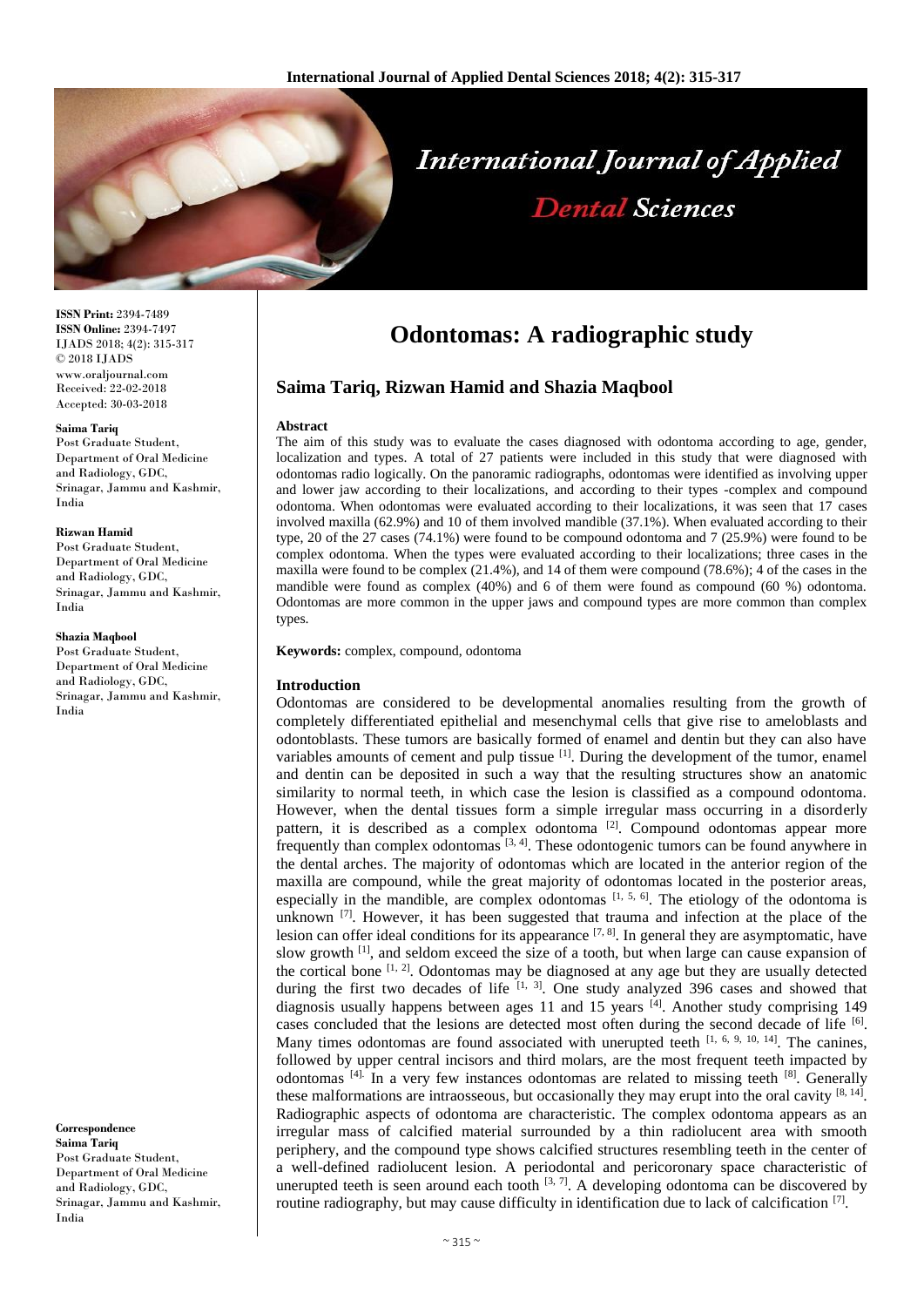The histological examination of odontomas often shows the presence of enamel matrix, dentin, pulp tissue, and cementum that can, but need not, exhibit a normal relationship  $[1, 7]$ . Compound odontomas are formed by tooth-like structures which resemble pulp tissue in the central portion surrounded by a dent in shell and partially covered by enamel. Complex odontomas are conglomerates without orientation of dentin, enamel, enamel matrix, cementum, and areas of pulp tissue. The capsule of connective tissue that surrounds an odontoma is similar to the follicle that covers a normal tooth  $[7]$ . Odontomas are treated by conservative surgical removal and there is little probability of recurrence  $[1, 8]$ .

## **Material and Method**

A total of 27 patients who were diagnosed as odontoma were included in this study. The cases were analysed in terms of age, gender, localization, region and types. On the panoramic radiographs, the localizations of the odontomas on the lower or upper jaw and complex or compounds type were determined. Localizations were also identified as anterior and posterior regions. The was tabulated and analysed statistically.

### **Results**

Out of 27 subjects, 15 were females, (55.6%) and 12 were males (44.4%) (Fig. 1). The age of the patients ranged from 8 to 66 and the mean age was  $21.24 \pm 11.5$ . The ages of the women were minimum 8 and maximum 44 (mean 21.23  $\pm$ 8.8), while the ages of the men were minimum 9 and maximum 67 (mean  $21.26 \pm 14.6$ ).



**Fig 1:** Distribution according to gender

When evaluated according to the localizations, 17 cases were seen in the maxilla (62.9%) and 10 cases were seen in the mandible (37.1%) (Fig. 2).



**Fig 2:** Distribution according to localizations



**Fig 3:** Distribution according to type

When the types are evaluated according to their localizations; in total of 17 cases of odontomas were seen in the maxilla, 3 complex (21.4%) and 14 compound odontoma (78.6%) were found; 10 of the cases of odontomas were seen in the mandible, 4 complex (40%) and 6 compound (60%) odontomas were found.



**Fig 4:** Distribution of the types according to localizations

### **Discussion**

Odontomas are usually non-aggressive benign odontogenic tumors with no symptoms [15]. Various factors have been associated with the pathogenesis of the odontomas. These factors are; trauma at primary dentin period, inherited anomalies such as Gardner's syndrome, hyperactivity of odontoblasts or changes in genetic components responsible for tooth development [16]. More than half of the odontoma cases (57%) are diagnosed during routine radiological examination [15]. Differential diagnosis of odontomas; ameloblastic fibroma, ameloblastic fibro-odontoma, odontoameloblastoma, focal residual osteitis, cementoma, calcific epithelial odontogenic tumor, adenomatoid odontogenic tumor and benign osteoblastoma  $[1, 2, 3, 4]$ . Odontomas have been reported to be diagnosed before the age of 20, although it can be diagnosed at any age [17].

When our study was evaluated in terms of age in 27 cases; it was observed that the minimum age was 8 years and maximum age was 66 and the mean was  $21.24 \pm 11.5$ , which was in agreement with the literature. The male / female ratio